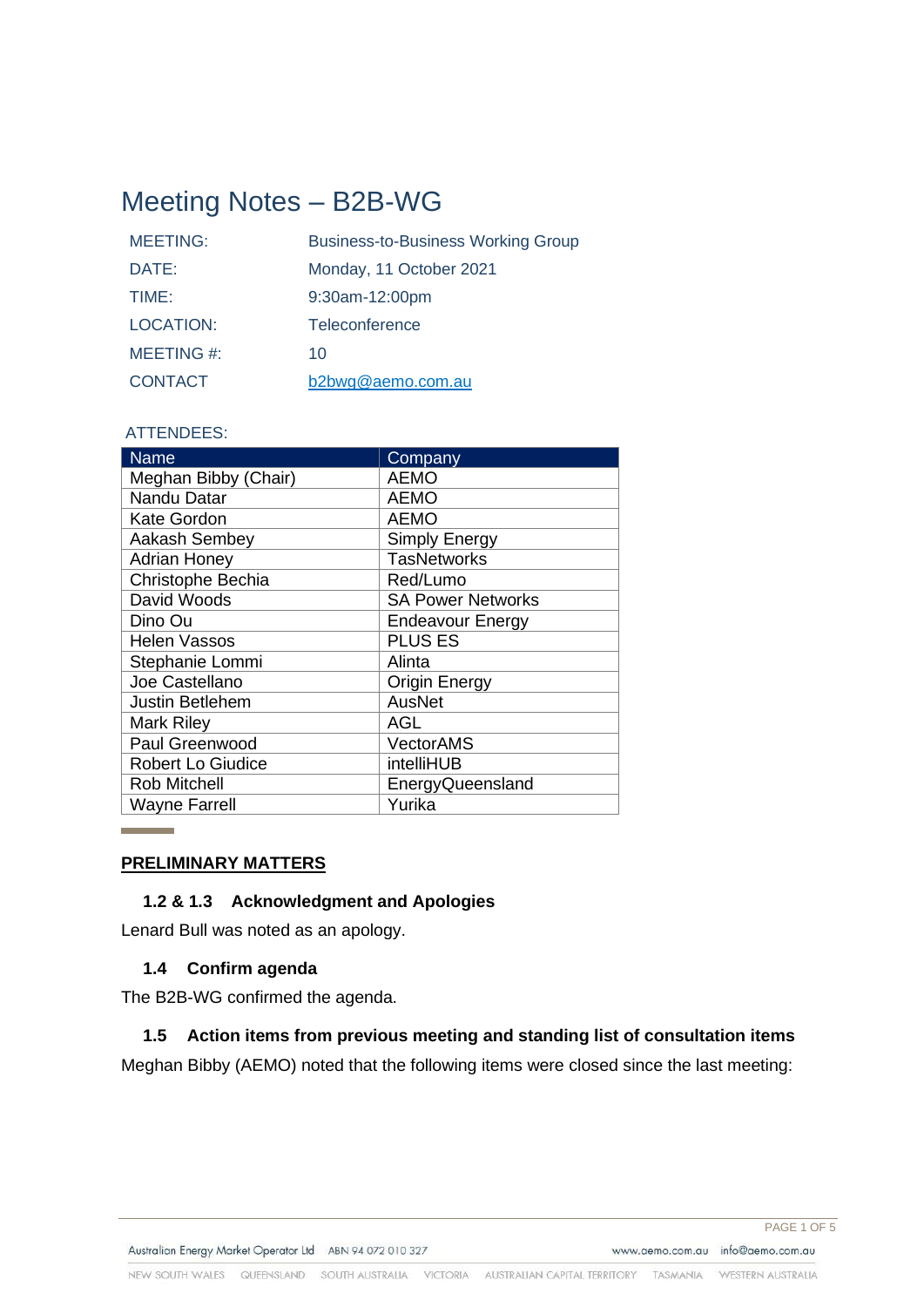| <b>Action</b><br><b>Meeting</b><br><b>Date</b> | <b>Description</b>                                                       | Responsible            | <b>Date</b> | <b>Follow Up</b>      |
|------------------------------------------------|--------------------------------------------------------------------------|------------------------|-------------|-----------------------|
| 2009-01                                        | AEMO to resend the ICF<br>with an email requesting<br>specific responses | AEMO                   | ASAP        | Email sent            |
| 2009-04                                        | Meghan Bibby to send<br>the current B2B guide to<br>B2B-WG               | Meghan Bibby<br>(AEMO) | ASAP        | <b>B2B Guide sent</b> |

The following actions remained open at the time of the meeting:

| <b>Action</b><br><b>Meeting</b> | <b>Description</b>                                                                                                                                                                                                              | Responsible                                | Date                | <b>Follow Up</b>                                                                                                                                                                                                                                                |
|---------------------------------|---------------------------------------------------------------------------------------------------------------------------------------------------------------------------------------------------------------------------------|--------------------------------------------|---------------------|-----------------------------------------------------------------------------------------------------------------------------------------------------------------------------------------------------------------------------------------------------------------|
| Date                            |                                                                                                                                                                                                                                 |                                            |                     |                                                                                                                                                                                                                                                                 |
| 2001-08                         | B2B-WG members to look into other<br>fields tied to an AS with an enumerated<br>list and how to ensure they're kept up to<br>date.                                                                                              | B2B-WG                                     | December<br>meeting | Ongoing low-priority item.<br>Mark Riley and David<br>Woods to provide update<br>at July meeting.<br>12/7 No further progress.<br>next update at September<br>2021 meeting<br>$11/10$ - next update at<br>December 2021 meeting                                 |
| 2001-09                         | Mark Riley (AGL) and David Woods<br>(SAPN) to map out the process of<br>managing the respective lists and the<br>Technical Specifications with respect to<br>updating the ICF and accommodating<br>for the ASWG change process. | Mark Riley (AGL),<br>David Woods<br>(SAPN) | December<br>meeting | Ongoing. Update to be<br>provided offline or in<br>future meeting.<br>Mark Riley and David<br>Woods have done further<br>work. Update to be<br>provided in June meeting.<br>12/7 next pass in few<br>weeks<br>$11/10$ – next update at<br>December 2021 meeting |
| 2005-03                         | B2B-WG to review the guide to refresh it<br>(low priority)                                                                                                                                                                      | B2B-WG                                     | By circular         | Mark Riley has done the<br>first pass and some<br>cleanup, not sure about DB<br>processes. Mark to send to<br>AEMO for sharing with<br>B2B-WG<br>12/7 WG asked to send the<br>feedback to Mark<br>$11/10$ – next update at<br>December 2021 meeting             |
| 2106-04                         | Meghan Bibby to ask Lenard Bull about<br>'NOMW' transaction, if a new field is<br>added to the NOMW does it trigger a<br>new schema.                                                                                            | Meghan Bibby<br>(AEMO)                     | Next<br>meeting     | 12/7 - Meghan to get back<br>on this<br>20/9 - Lenard to get back<br>about the non versioned<br>enumerated list                                                                                                                                                 |
| 1207-02                         | B2B WG to provide feedback on Paul<br>Greenwood's ICFs in 2 weeks                                                                                                                                                               | <b>B2B WG</b>                              | 06-Aug-21           | 20/9 - No feedback was<br>provided to Paul<br>Greenwood<br>$11/10$ – superseded by<br>actions 2009-01, 02 and 03<br>- Closed                                                                                                                                    |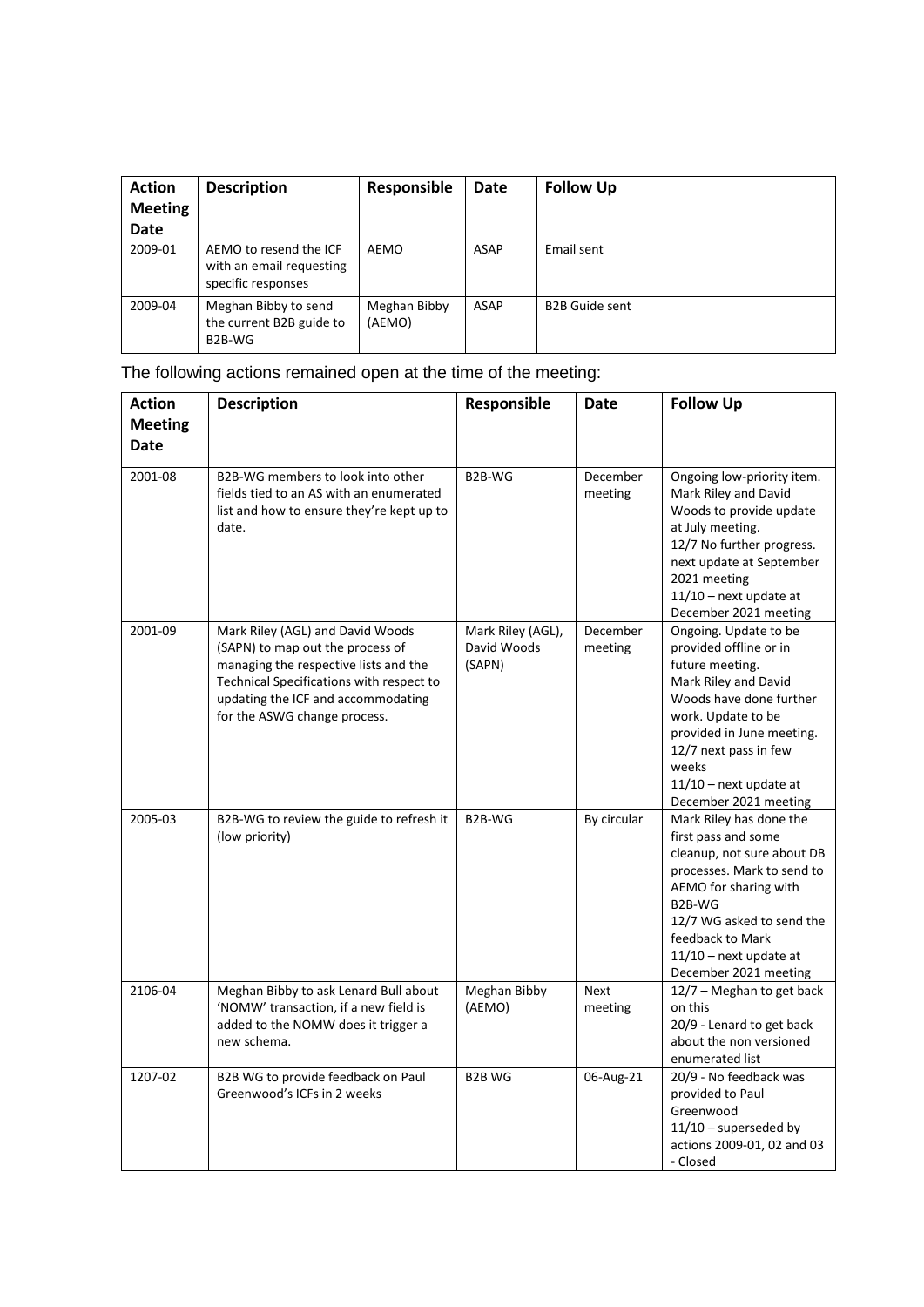| <b>Action</b><br><b>Meeting</b><br><b>Date</b> | <b>Description</b>                                                                                                                 | Responsible            | <b>Date</b>                          | <b>Follow Up</b>                                                                                                                                                            |
|------------------------------------------------|------------------------------------------------------------------------------------------------------------------------------------|------------------------|--------------------------------------|-----------------------------------------------------------------------------------------------------------------------------------------------------------------------------|
| 2308-01                                        | Share responses to actions regarding r41<br>release.                                                                               | Meghan Bibby<br>(AEMO) | <b>Next</b><br>meeting               | $20/9$ - Meghan noted the<br>draft version of the next<br>r41 Technical Specification<br>being reviewed.<br>11/10 - updated Technical<br>Specification provided -<br>Closed |
| 2308-04                                        | Organise another short B2B-WG<br>meeting to further discuss the Shared<br>Fuse issue if the ERCF ICF progresses to<br>consultation | Meghan Bibby<br>(AEMO) | Before next<br>meeting               | 20/9 - Meeting could not<br>be organised.<br>11/10 - The ERCF ICF not<br>progressing - Closed                                                                               |
| 2009-02                                        | Networks to review the ICF and provide<br>their preference from the options and<br>the alternate approaches.                       | <b>Distributors</b>    | 07-Oct-21                            | 11/10 - responses received<br>- Closed                                                                                                                                      |
| 2009-03                                        | B2B WG members to provide a<br>preference for communicating the<br>presence of shared fuses.                                       | B <sub>2</sub> B-WG    | 07-Oct-21                            | 11/10 - responses received<br>- Closed                                                                                                                                      |
| 2009-05                                        | Networks to review and confirm their<br>sections                                                                                   | <b>Distributors</b>    | <b>Before</b><br>December<br>meeting | $11/10$ - This is for<br>December meeting                                                                                                                                   |
| 2009-06                                        | AEMO to organise an analyst resource<br>to look at description changes and if<br>they have any technical impact                    | <b>AEMO</b>            | <b>Before</b><br>December<br>meeting | $11/10$ – This is for<br>December meeting                                                                                                                                   |
| 2009-07                                        | Add Australian Standards to the<br>December meeting agenda                                                                         | <b>AEMO</b>            | <b>Before</b><br>December<br>meeting |                                                                                                                                                                             |

# Standing list of consultation items

| <b>Issue</b>                    | To be included in what<br><b>B2B Procedures</b><br>version? | <b>Status</b>                                             | <b>Notes</b>                                                                       |
|---------------------------------|-------------------------------------------------------------|-----------------------------------------------------------|------------------------------------------------------------------------------------|
| <b>B2B Guide refresh</b>        |                                                             | 2 - Requirements<br>determined, content in<br>development | Networks to confirm their sections                                                 |
| Fields tied to an<br>Australian |                                                             | 1 - Determining                                           | AEMO to organise an analyst resource to<br>look at description changes and if they |
| Standard                        |                                                             | requirements                                              | have any technical impact                                                          |

## **ITEMS FOR DISCUSSION OR NOTING**

## **2.1 Shared Fuse ICFs – Review of Feedback - Paul Greenwood (Vector) / Nandu Datar (AEMO)**

Discussion: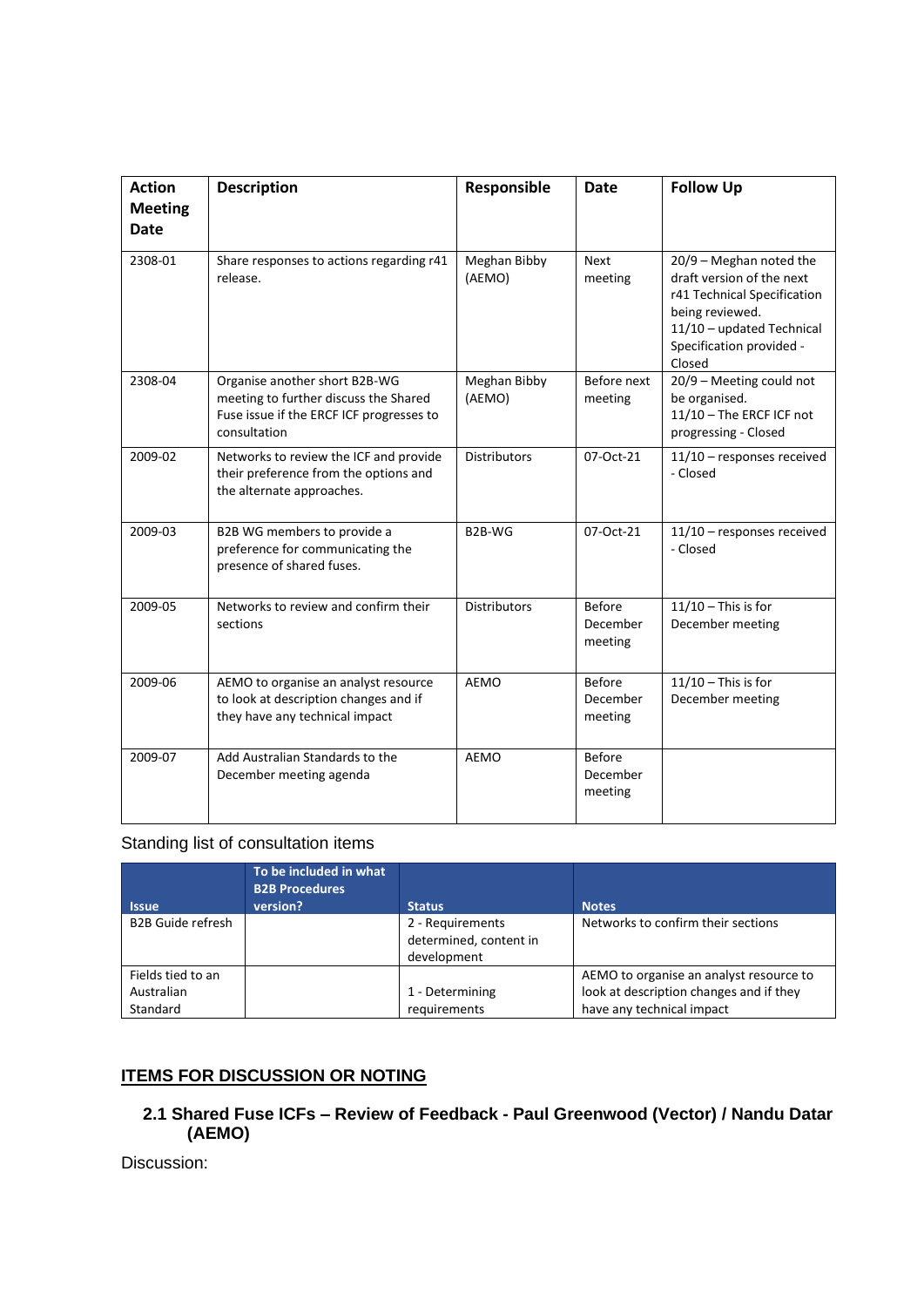- Nandu Datar (AEMO) talked to the collated responses on the 'Distributors' section. The responses indicated preference for using CSV. Paul Greenwood indicated (Vector) they did not support CSV option.
- Helen Vassos (PLUS ES) indicated that Meter fault and issue notification (MFIN) could be used.
- Meghan noted the interim solution is to use CSV given this needs to be running by May 2022.
- Nandu talked to the collated responses received on the 'All B2B members' section. The responses indicated preference for the B2B guide option. PLUS ES and Simply energy indicated to include in B2B guide and also in the procedures.
- Paul noted that inclusion in the B2B guide depends on agreement by all members as the guide is not enforceable. If everyone do not agree then it needs to go in the procedure.
- Meghan noted that communicating presence of shared fuse in B2B guide is an interim step until consultation on inclusion in the procedures occurs.

#### Actions:

- AEMO to draft wording for inclusion in the B2B guide
- B2B WG members to provide feedback on the wording
- AEMO to document wording for what the B2B WG ask their business about MFIN or new one way notification and also include potential for CSV
- AEMO to talk to IT about MFIN and csv.
- B2B WG to discuss with their business about use of MFIN or new transaction
- Develop an ICF to either extend the use of MIFN or create a new independent one way notification.

#### **2.2 Coincident service orders and multiple service providers update – Meghan Bibby (AEMO)**

Discussion:

• Meghan noted the analysis is not ready on the survey, and proposed that a meeting at end of Oct to review the analysis and the draft paper to go to the IEC

#### Actions:

- AEMO to provide the analysis for review to B2B WG
- AEMO to organise a short meeting (29 Oct 10:30am) to review B2B feedback

#### **2.3 Industry Workshop on Life Support Processes – Mark Riley (AGL)**

Discussion:

• Mark Riley (AGL) noted that given there are going to be some changes in B2B related to life support on 10 November, AGL life support team had questions about how the Networks are going to respond and how people were going to request further actions in